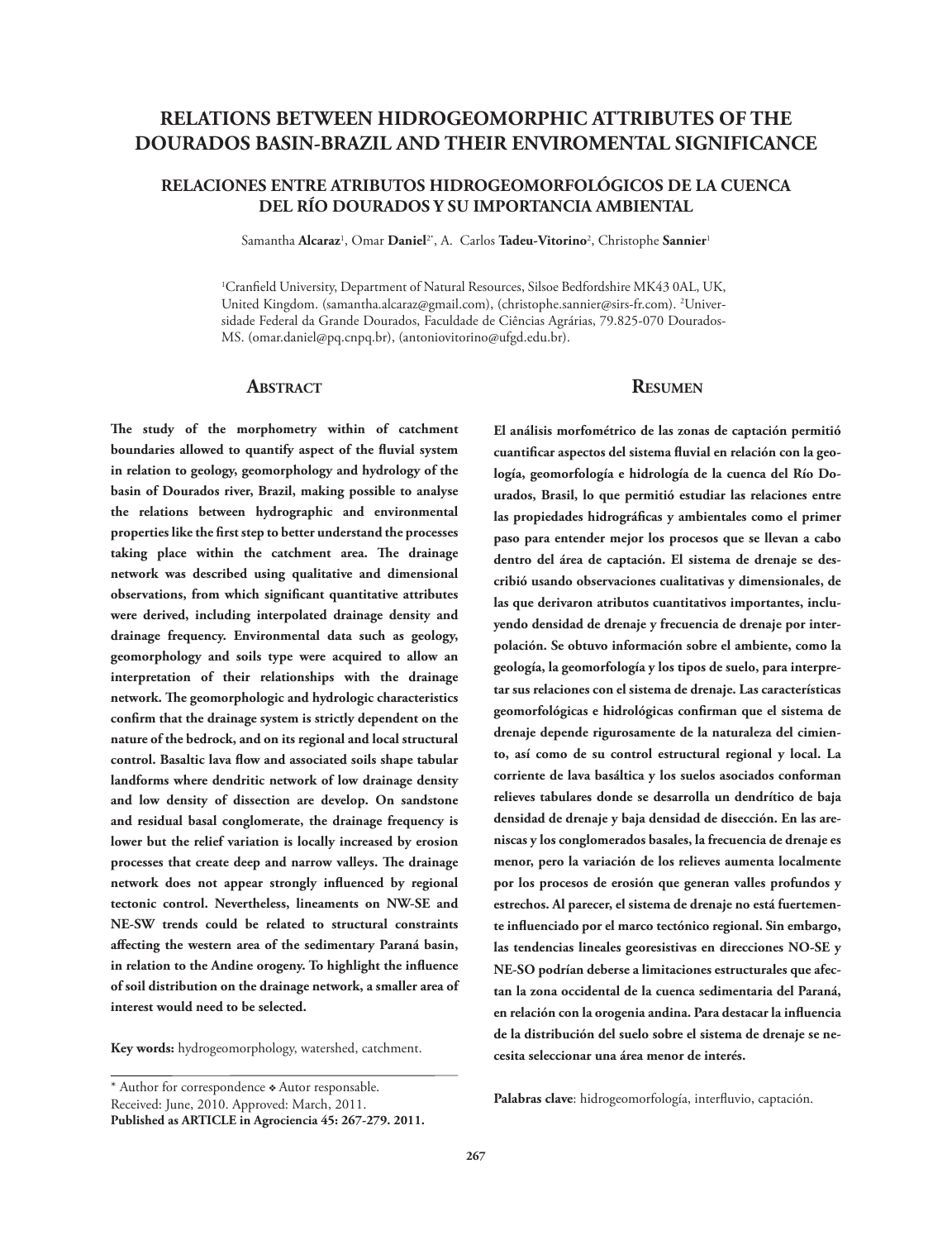### **Introduction**

The Dourados hydrographic basin, a subsidiary<br>of the Paraná river, is located south of the state<br>of Mato Grosso do Sul, south-eastern Brazil,<br>and covers an area of 9205.41 km<sup>2</sup> (Mato Grosso do of the Paraná river, is located south of the state of Mato Grosso do Sul, south-eastern Brazil, and covers an area of 9205.41 km² (Mato Grosso do Sul, 2000). The Dourados River is the main supplier of fresh water for human consumption in Mato Grosso do Sul and maintaining its water quality environmental and natural resources management is necessary.

The first step to better understand the processes taking place within the basin is to study the relations between hydrographic and environmental properties. The catchment boundary defines an area which is often considered as the most basic unit of monitoring, analysis and management (Brown and Harper, 1999). The study of the basin morphometry within these boundaries will allow to quantify numerically and mathematically aspect of the fluvial system in relation to geology, geomorphology and hydrology of the basin (Clarke, 1966; Martínez-Casasnovas and Stuiver, 1998; Oliveira and Ferreira, 2001).

The expansion of digital representation has stimulated the development of automatic procedures to extract topographic and hydrologic information from Digital Terrain Models (DEM), using GIS software packages and hydrologic models that integrate multiple databases within a minimal time (Lin *et al*., 2005). These methods are objective, fast to implement, and allow multi-criteria analyses.

The objective of this study was to characterise the drainage network of the Dourados catchment using qualitative and quantitative attributes, comparing raw topographic data and drainage networks form pre-processed digital terrain models, and to establish the relations between these geomorphologic and hydrologic attributes and their significance in terms of the actual geomorphology and geology of the area.

## **Material and Methods**

Land morphology and channel network properties of the Dourados hydrographic basin were analysed using qualitative and quantitative attributes extracted from topographic data and digital terrain models, in relation to the watershed boundary. The processes of defining adequately the boundary of the basin and the automatic generation of the drainage network have been described by Alcaraz *et al*. (2009). Once determined, the

### **Introducción**

a cuenca hidrográfica Dourados, afluente del<br>Río Paraná, se localiza al sur del estado de<br>Mato Grosso do Sul, al sureste de Brasil, y cu-<br>bre un área de 9205.41 km<sup>2</sup> (Mato Grosso do Sul, Río Paraná, se localiza al sur del estado de Mato Grosso do Sul, al sureste de Brasil, y cubre un área de 9205.41 km2 (Mato Grosso do Sul, 2000). El Río Dourados es el princippal abastecedor de agua fresca para consumo humano en Mato Grosso do Sul, por lo que es necesario preservar la calidad de su agua y administrar sus recursos ambientales y naturales.

El primer paso para entender mejor los procesos que ocurren en la cuenca es estudiar las relaciones entre las propiedades hidrográficas y ambientales. El área de captación es la zona considerada a menudo como la unidad más básica de monitoreo, análisis y manejo (Brown y Harper, 1999). El estudio de la morfometría de la cuenca dentro de estos límites permitirá cuantificar, numérica y matemáticamente, aspectos del sistema fluvial con respecto a la geología, geomorfología e hidrología de la cuenca (Clarke, 1966; Martínez-Casasnovas y Stuiver, 1998; Oliveira y Ferreira, 2001).

La expansión de la representación digital ha estimulado el desarrollo de procedimientos automáticos para extraer información topográfica e hidrológica de Modelos Digitales de Elevación (MDE), usando el software SIG (Sistemas de Información Geográfica) y modelos hidrológicos que integran bases de datos múltiples en poco tiempo (Lin et al., 2005). Estos métodos son objetivos, rápidos de ejecutar y permiten un análisis multi-criterio.

El objetivo de este estudio fue caracterizar el sistema de drenaje de la cuenca Dourados usando atributos cualitativos y cuantitativos, comparando datos topográficos sin procesar y sistemas de drenaje a partir de modelos digitales de elevación pre-procesados, y establecer las relaciones entre estos atributos geomorfológicos e hidrológicos y su importancia en lo que respecta a la geomorfología y geología actual de la zona.

### **Materiales <sup>y</sup> Métodos**

La morfología del suelo y las propiedades del sistema de drenaje Dourados se analizaron usando atributos cualitativos y cuantitativos extraidos de datos topográficos y modelos digitales de elevación, con respecto al límite de cuenca. Los procesos para definir adecuadamente el límite de la cuenca y la generación automática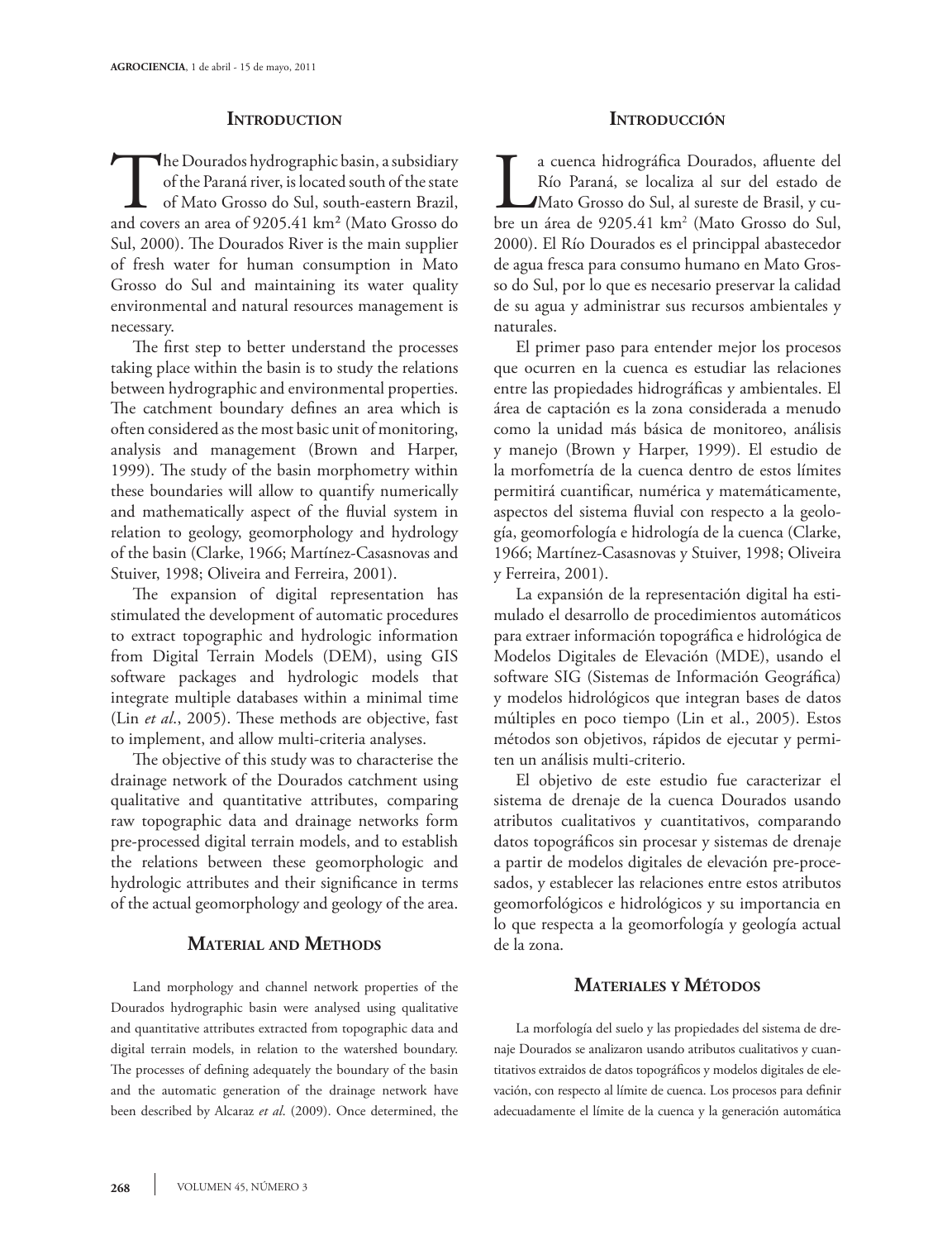drainage characteristics are interpreted in relation to gathered geological and geomorphological data.

#### **Dourados hydrographic basin**

The Dourados hydrographic basin is located south of the Mato Grosso do Sul state (21° 56' S - 53° 59' W) and annual rainfall varies between 1300 to 1750 mm (Arai *et al*., 2010). This basin covers 11 municipal districts, with 368 956 inhabitants (IBGE, 2010), and concentrate activities of intensive farming and agricultural development due to fertile soils, gentle slope and appropriate climate. Rio Dourados, the main river of the basin, flows from the Serra de Maracaju near the town of Antonio João (Figure 1) and evolves 370 km from west to east until joining Rio Brilhante.

The Dourados catchment area belongs to the vast Paraná sedimentary basin, filled with 7000 m of sedimentary and igneous rocks, and located at the southern boundary of the Amazonian platform. The surface geology of the basin itself is homogeneous and limited to the São Bento group, including formation Serra Geral (JKsg), and the Bauru group with formations Ponta Porã (Qpp) and Caiuá (Kc). The geological description of the formations in the basin of Dourados (Almeida, 1946; RADAMBRASIL, 1982; Courtillot and Renne, 2003) can be summarized as follow: the Serra Geral formation is made up of massive, dark grey, basaltic lava flows with layers of sandstone in the lower unit, usually 1 to 2 m thick, and they are related to del sistema de drenaje han sido descritos por Alcaraz *et al*. (2009). Una vez determinadas, las características de drenaje se interpretan a partir de los datos geológicos y geomorfológicos reunidos.

#### **Cuenca hidrográfica de Dourados**

La cuenca hidrográfica de Dourados se localiza al sur del estado de Mato Grosso do Sul (21° 56' S -53° 59' O) y la precipitación anual varía de 1300 a 1750 mm (Arai et al., 2010). Esta cuenca cubre 11 distritos municipales, con 368 956 habitantes (IBGE, 2010), y concentra actividades intensivas de agricultura y desarrollo agrícola debido a sus suelos fértiles, sus laderas poco pronunciadas y un adecuado clima. El Río Dourados, el río principal de la cuenca, fluye desde la Serra de Maracaju cercana al pueblo de Antonio João (Figura 1) y fluye 370 km de oeste al este hasta confluir con el Rio Brilhante.

La zona de captación de Dourados pertenece a la vasta cuenca sedimentaria del Paraná, rellena por 7000 m de rocas sedimentarias e ígneas, y localizada en la frontera sur de la plataforma amazónica. La geología de la superficie de la cuenca en sí es homogénea y se limita al grupo de São Bento, incluyendo a la formación rocosa Serra Geral (JKsg), y al grupo Bauru con las formaciones Ponta Porã (Qpp) y Caiuá (Kc). La descripción geológica de las formaciones en la cuenca de Dourados (Almeida, 1946; RADAMBRASIL, 1982; Courtillot y Renne, 2003) puede resumirse así: la formación Serra Geral está constituida por corrientes masivas de lava, de color gris oscuro, basálticas,



**Figure 1. Geography of the Dourados basin. Figura 1. Geografía de la cuenca Dourados.**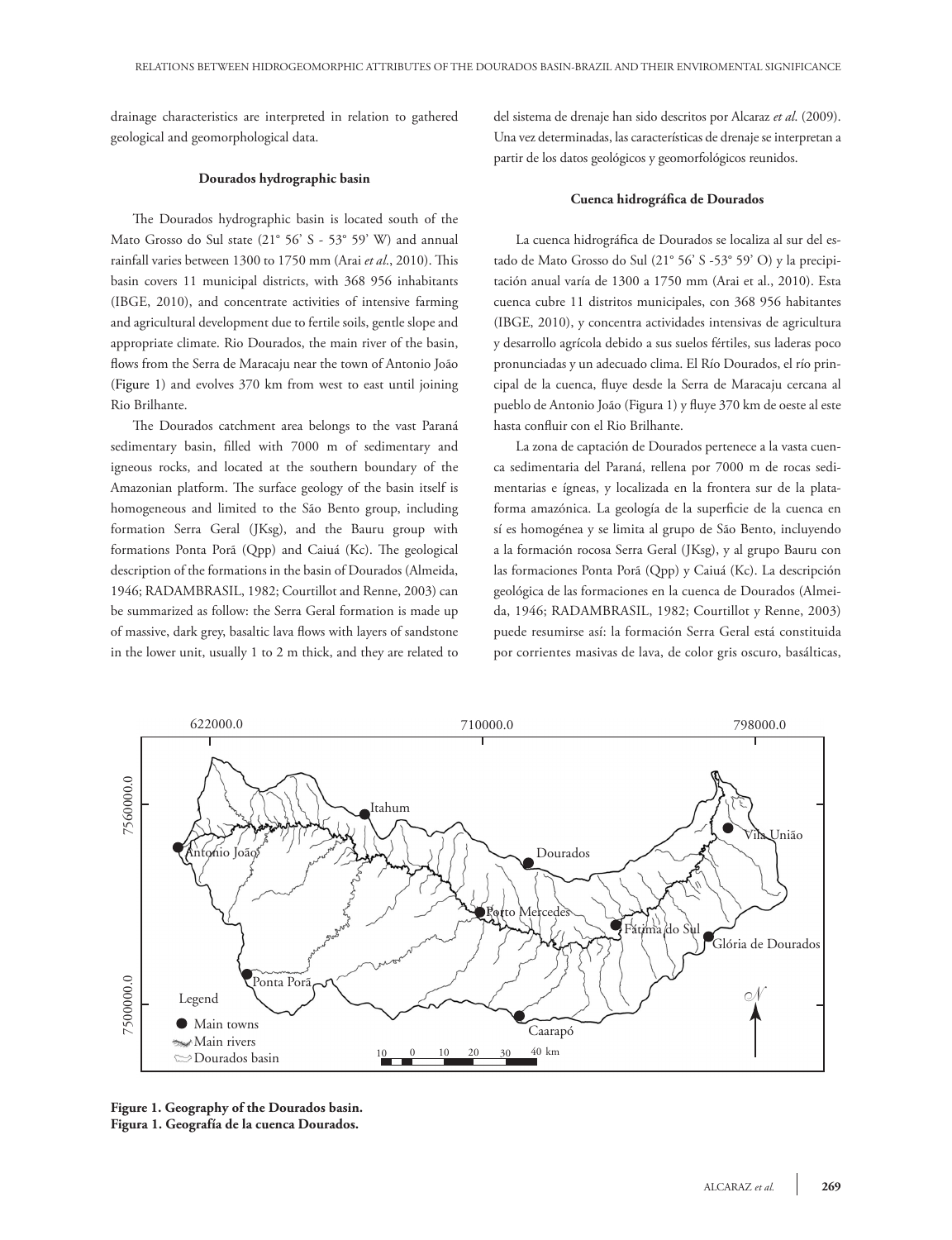numerous sills and dykes of diabases; basalts in outcrops often show spheroid weathering; the Bauru group is represented by medium to fine sandstone intercalated with rounded gravels and conglomerates; pebbles are of volcanic and metamorphic origin in the lower layers, while the sedimentary influence is stronger in the upper units; the formation is strongly weathered and rich in clay.

The geomorphology of the area is characterised by the Maracaju - Campo Grande plateaux, lined up along the basaltic escarpment of Serra de Maracuju. The Dourados plateau itself is sculpted in the Serra Geral basaltic rocks, locally covered by the Bauru sandstones, forming flat inter-fluvial relieves slightly inclined towards the south-east with elevation decreasing from 500 m to 300 m. Basalts shape tabular landform (t41, t51, Ep) associated to shallow valleys (RADAMBRASIL, 1982), where the basalts are covered by the Bauru sandstones, landforms are rounded (c22, c31, t31), and conglomerated form residual hills (c23) (RADAMBRASIL, 1982).

#### **Methodology**

The morphometric attributes of the Dourados hydrographic basin were firstly computed from the printed data layers; the Dourados basin was outlined from aerial photography interpretation; rivers, contours and spot height data were digitised from topographic maps. The same procedure was then applied to pre-processed digital terrain models and drainage network using GIS packages (Alcaraz *et al.*, 2009). Two DEM were used for this study: 1) a 50 m resolution DEM formed from the interpolation of digitised contour lines and spot height data (processed via Topogrid, ArcInfo); 2) a 90 m resolution SRTM DEM acquired by interferometry radar. Interpretation must take in account the grid scale which greatly influences the details of information extracted, as some hydrological and geomorphological attributes might be lost (Hancock, 2005).

The qualitative and quantitative attributes extracted for geomorphological classification and drainage analyses, comparing automatically generated drainage networks and raw data digitised from topographic maps, are summarised in Table 1 and 2.

Hypsometry is the measurement of land elevation relative to sea level. It provides a quantitative method for analyzing the geometric form of the catchment, describing the elevation as a function of the total basin area (Luo, 1998). The hypsometric integral gives a measure of the degree of dissection of a landscape (Evans, 1972) and the extent to which topography is opened up by erosion (Clarke, 1966). Two methods were used:

1) Estimation of the hypsometric integral from a simple calculation (Equation 1):

con capas de arenisca en la parte inferior, generalmente de 1 a 2 m de espesor, y se relacionan con múltiples láminas y diques de diabasa; los peñascos de basalto muestran frecuentemente meteorización esferoidal; el grupo Bauru está representado por areniscas medias a finas intercaladas con gravas redondeadas y conglomerados; los guijarros son de origen volcánico o metamórfico en las capas inferiores, mientras que la influencia sedimentaria es mayor en las unidades superiores; en la formación hay una fuerte meteorización y es rica en arcilla.

La geomorfología de la zona se caracteriza por el altiplano de Maracaju-Campo Grande, alineado con la meseta basáltica de la Serra de Maracuju. El altiplano Dourados está esculpido en sí mismo en las rocas basálticas del Serra Geral, cubierto localmente por las areniscas Bauru, formando relieves planos interfluviales ligeramente inclinados hacia el sureste con una elevación que desciende de 500 m a 300 m. Los basaltos componen relieves tabulares (t41, t51, Ep) asociados a valles poco profundos (RADAMBRASIL, 1982), donde los basaltos están cubiertos por areniscas de Bauru, los relieves son redondeados (c22, c31, t31), y los conglomerados forman colinas residuales (c23) (RADAMBRASIL, 1982).

#### **Metodología**

Los atributos morfométricos de la cuenca hidrográfica Dourados se calcularon primero usando las capas de datos impresas; la cuenca Dourados se delimitó mediante la interpretación de fotografías aéreas; los datos de ríos, contornos y puntos altimétricos se digitalizaron usando mapas topográficos. El mismo principio se aplicó entonces a modelos digitales del terreno pre-procesados y sistemas de drenaje, utilizando los paquetes SIG (Alcaraz *et al*., 2009). Para este estudio se usaron dos MDT: 1) un MDT con una resolución de 50 m formado de la interpolación de las líneas de contorno (isolíneas) digitalizadas y de los puntos alimétricos (procesados via Topogrid, ArcInfo); 2) un MDT SRTM con una resolución de 90 m adquirida por interferometría radar. La interpretación debe considerar que la escala cartográfica influencia enormemente los detalles de la información extraida, ya que algunos atributos hidrológicos y geomorfológicos podrían perderse (Hancock, 2005).

Los atributos cualitativos y cuantitativos extraidos para la clasificación geomorfológica y el análisis de drenaje, comparando los sistemas de drenaje generados automáticamente y los datos crudos digitalizados de mapas topográficos, se muestran en los Cuadros 1 y 2.

La hipsometría mide la elevación del suelo respecto al nivel del mar. Es un método cuantitativo para analizar la forma geométrica de la zona de captación, describiendo la elevación como una función del área total de la cuenca (Luo, 1998). La integral hipsométrica proporciona una medida del grado de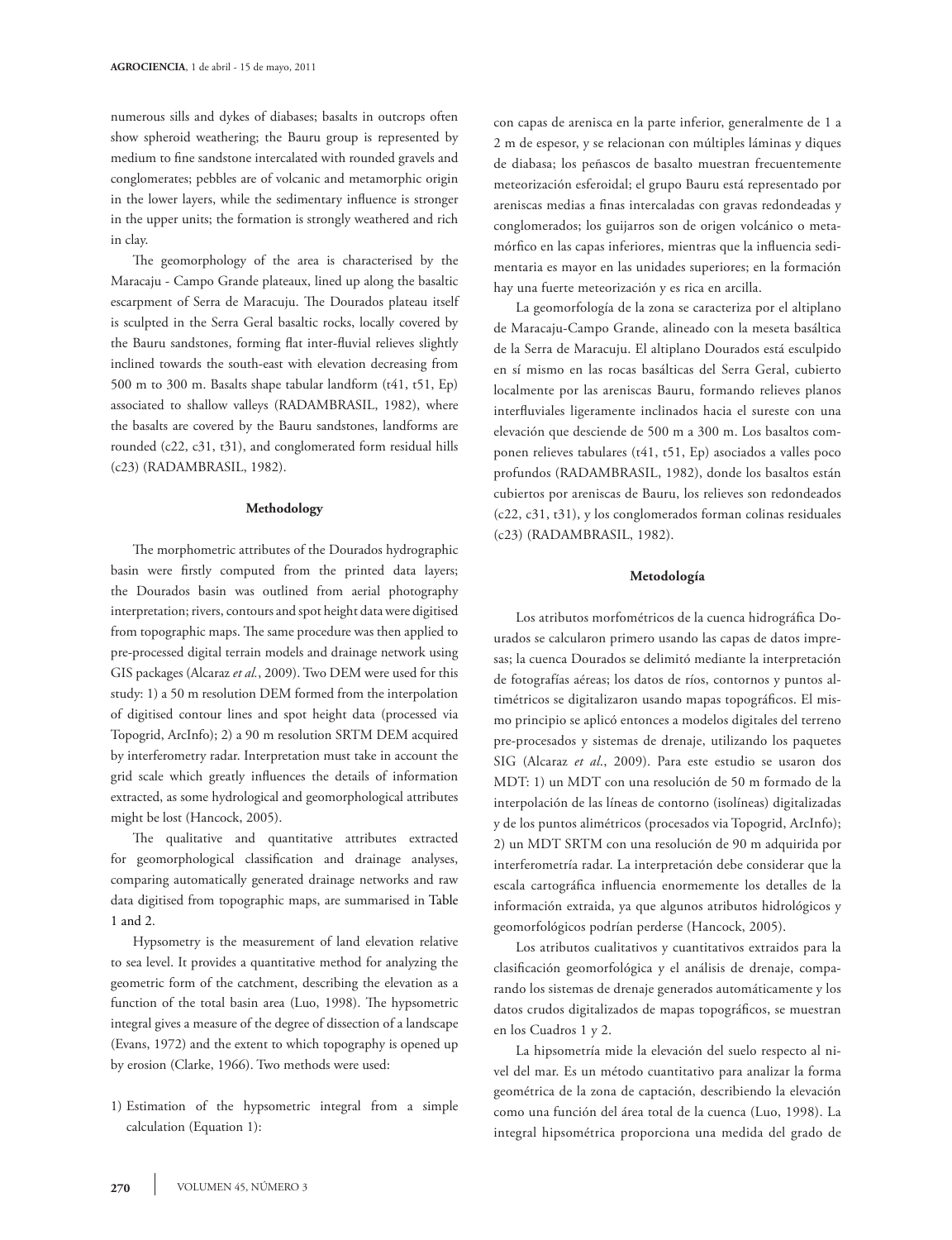| Attributes                             | Definition                                                                               |  |  |  |  |
|----------------------------------------|------------------------------------------------------------------------------------------|--|--|--|--|
| Form of the basin (symbol, unit)       | Circular, semi-circular, rectangular                                                     |  |  |  |  |
| Basin maximum length (L, km)           | Distance along the main channel from the watershed outlet to the basin divide            |  |  |  |  |
| Basin maximum width (W, km)            | Maximum distance from one side of the watershed to the other                             |  |  |  |  |
| Length to the centre of area (Lca, km) | Distance along the main channel from the outlet to the point opposite the centre of area |  |  |  |  |
| Basin perimeter (P, km)                | Outer edge measurement of the drainage area                                              |  |  |  |  |
| Basin area (A, km <sup>2</sup> )       | Drainage catchment region                                                                |  |  |  |  |
| Form factor (Rf)                       | $Rf = A / L^2$                                                                           |  |  |  |  |
| Circulatory ratio (Rc)                 | $Rc = A / A_0$ (A <sub>0</sub> : area of a circle having a perimeter equal to P)         |  |  |  |  |
| Elongation ration (Re)                 | $Re = D_0 / L (D_0:$ diameter of the circle of the same area as the basin)               |  |  |  |  |
| Max. elevation (Hmax, m)               | Maximum elevation within the basin                                                       |  |  |  |  |
| Min. elevation (Hmin, m)               | Minimum elevation within the basin                                                       |  |  |  |  |
| Basin relief (Br, m)                   | Difference in elevation between the highest point and the outlet                         |  |  |  |  |
| Average slope $(S, n/a)$               | Rate of change of elevation with respect to distance along the principal flow path       |  |  |  |  |
| Hypsometry (Hsi, %)                    | Class of elevation interval                                                              |  |  |  |  |
| Relative relief (Rre)                  | $Rre = Br / P$                                                                           |  |  |  |  |
| Relief ratio (Rh)                      | $Rh = Br/L$                                                                              |  |  |  |  |

| Table 1. Basin geomorphologic attributes.         |  |
|---------------------------------------------------|--|
| Cuadro 1. Atributos geomorfológicos de la cuenca. |  |

### **Table 2. Drainage qualitative and dimensional attributes. Cuadro 2. Atributos dimensionales y cualitativos del drenaje.**

| Attributes                      | Definition                                                                                                 |
|---------------------------------|------------------------------------------------------------------------------------------------------------|
| Drainage pattern                | Dendritic, radial, rectangular, parallel, trellis                                                          |
| Channel pattern                 | Meandering, distributary, paleochannels, straight, braided, transitional                                   |
| Intensity of stream integration | Stream connection between two points: no integration, small integration, good integration                  |
| Uniformity                      | Repetition of the channel pattern in a small area                                                          |
| Orientation                     | Major orientation of the streams                                                                           |
| Control influence               | Structural control influence                                                                               |
| Angles                          | Variation intensity in the channel direction                                                               |
| Junction angle                  | Angle between streams at the junction: obtuse, acute, very acute                                           |
| Stream max. length (Lc, km)     | Main stream length                                                                                         |
| Partial length (L10-85, km)     | Distance along main channel between two points located at 10 and 85 % of the distance<br>from the outlet   |
| Stream total length (l, km)     | Total length of the streams within the drainage area                                                       |
| Stream order                    | Hierarchy ordering from Strahler (1957)                                                                    |
| I, II, III                      | Quantitative properties of each order: number of stream, total and mean length of the channels             |
| Sinuosity variation             | Ratio of the channel length to the valley length: I / L                                                    |
| Bifurcation relation (Rb)       | Number of stream of one order by number of stream of the order mayor: Rb = Nu/Nu+1<br>(Horton, 1945)       |
| Length relation (RI)            | Average length of stream of one order by the average length of the stream of order minor<br>(Horton, 1945) |
| Drainage density (Dd)           | Sum of channel length per unit area: $Dd = \sum I/A$                                                       |
| Ruggedness number (Rr)          | $Rr = Br \times Dd$                                                                                        |
| Stream frequency (F)            | Number of stream per unit area: $F = \sum Ni/A$                                                            |
| Texture qualification (T)       | Index to express the interval between streams: T=N/P (N: number of streams with Strahler                   |
|                                 | hierarchy)                                                                                                 |
| Relative infiltration (I)       | Relative infiltration in soils: I= $Dd \times F$                                                           |
| Meander wavelength              | Spacing of two successive bends in a meandering river                                                      |

$$
H_{si} = \frac{H_{mean} - H_{min}}{H_{max} - H_{min}}
$$
\n(1)

disección de un paisaje (Evans, 1972) y la extensión a la que la topografía está abierta por la erosión (Clarke, 1966). Se usaron dos métodos: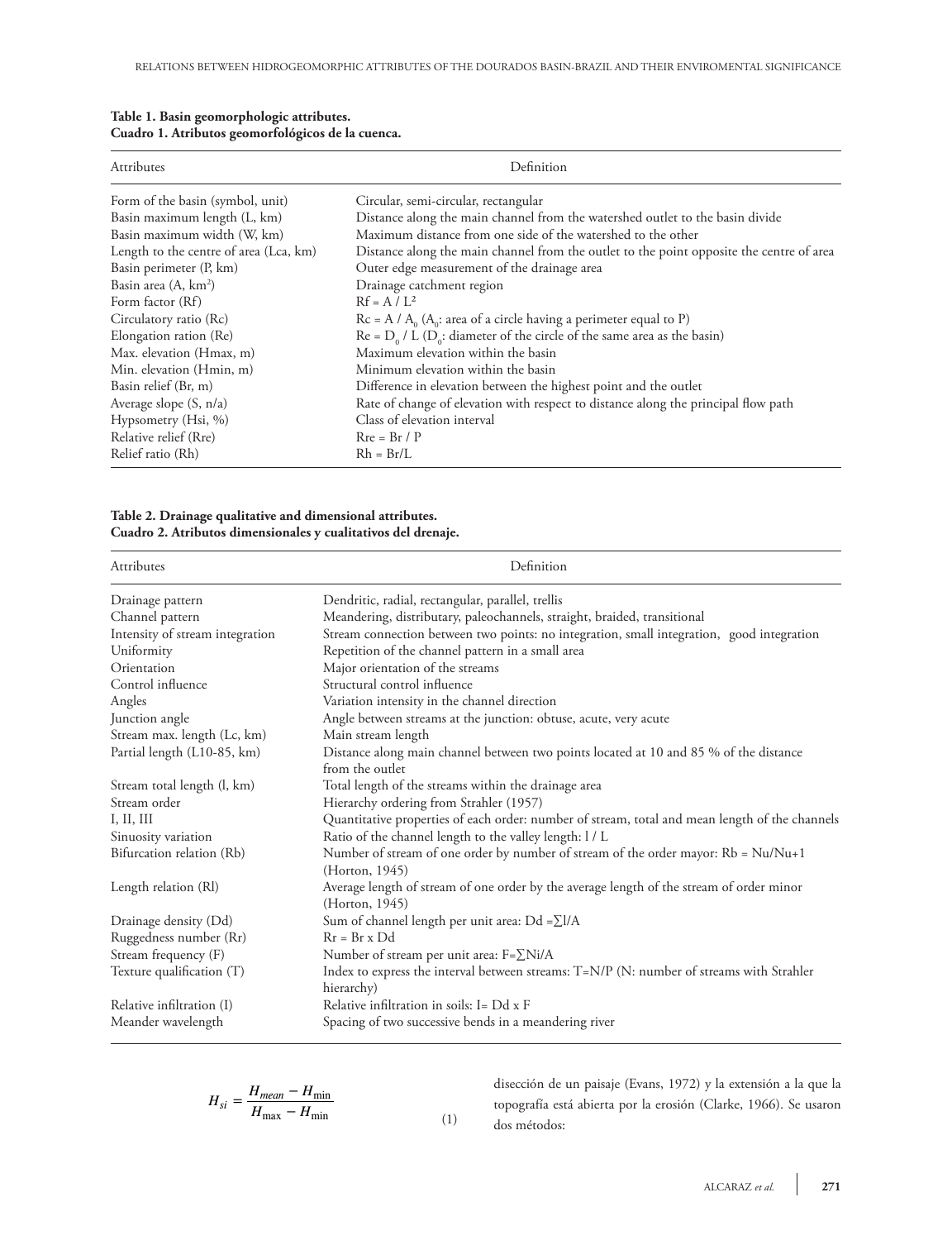2) Using the DEM to create classes of elevation, 10 groups in this case, and to extract their respective areas to generate a hypsometric curve and its integral.

The drainage was specifically studied according to its pattern type and its texture, also known as density of dissection (Way, 1973). While the first parameter is associated to the nature and structure of the substratum (Howard, 1967), the second is related to rock and soil permeability.

Stream ordering is directly proportional to the watershed dimensions, channel size and discharge (Strahler, 1957). The determination of the stream segments hierarchy was made manually. The bifurcation ratio and length relation refer to factors governing the structure of the various stream attributes in a similar predictable way, certainly linked to the watershed geomorphology. Diverse aspects of drainage network were also found to be quantifiable, such as the drainage density and the drainage frequency. Both attributes were averaged for the entire Dourados basin, but their variableness within the basin was also analysed.

All these attributes were compared to the geological and geomorphological data assembled. Maps were created and combined using GIS spatial analyses capabilities to highlight key relationships between these attributes.

### **Results and Discussion**

The Dourados hydrographic basin has the form of a curved ellipse (250 km length and 72 km width), a dimensionless circulatory ratio of 0.36 and an elongation ratio of 0.43 (Table 3). The basin relief is 468 m between the highest point in the Serra de Maracaju and the outlet, inducing low relief ratio and low relative relief values. Average slope variation is 1.99 %, with the top of the plateau and plains being less than 1 %, valley walls varying from 2 to 5 %, and locally reaching up to 10 %. The same geomorphologic attributes extracted for the drainage networks generated by automatic methods commonly present a good correlation, with differences up to 5 % for the manual extraction (Garbrecht and Martz, 1993).

Elevation for two-thirds of the entire basin area varies between 340 and 525 m. The estimation of the hypsometry (Equation 1) gives a value of 48 %, whereas the derived integral built from the exact hypsometric curve, which gives a better estimation of the distribution of land mass above the outlet datum, is 61 % (Figure 2).

1) Estimación de la integral hipsométrica a partir de un cálculo simple (Ecuación 1):

$$
H_{si} = \frac{H_{mean} - H_{min}}{H_{max} - H_{min}}
$$
\n(1)

2) Usar el MDT para crear tipos de elevación, 10 grupos en este caso, y extraer sus respectivas zonas para generar una curva hipsométrica y su integral.

El drenaje se estudió específicamente de acuerdo con su tipo de patrón y su textura, también conocido como densidad de disección (Way, 1973). Mientras el primer parámetro está asociado a la naturaleza y la estructura del subestrato (Howard, 1967), el segundo está relacionado con la permeabilidad de las rocas y el suelo.

El orden de los cauces es directamente proporcional a las dimensiones del interfluvio, tamaño del canal y descarga (Strahler, 1957). El establecimiento de la jerarquía de los segmentos del cauce se hizo manualmente. El radio de bifurcación y la relación de longitud se refieren a factores que rigen la estructura de los diversos atributos de los cauces de una manera similar y predecible, ligada sin duda a la geomorfología del interfluvio. Se cuantificaron también diversos aspectos del sistema de drenaje, tales como la densidad de drenaje y la frecuencia de drenaje. Ambos atributos se promediaron para toda la cuenca Dourados, pero su variabilidad dentro de la cuenca también se analizó.

Todos estos atributos se compararon con los datos geológicos y geomorfológicos recopilados. Los mapas se crearon y combinaron utilizando las capacidades de análisis espacial de SIG para destacar las relaciones clave entre estos atributos.

#### **Resultados y Discusión**

La cuenca hidrográfica de Dourados tiene forma elíptica (250 km de longitud y 72 km de ancho), un radio de circularidad adimensional de 0.36 y un radio de elongación de 0.43 (Cuadro 3). El relieve de la cuenca está a 468 m entre el punto más elevado en la Serra de Maracaju y el cauce, induciendo a un radio de bajo relieve y valores de bajo relieve relativo. La variación promedio del talud es de 1.99 %, con la cima del altiplano y las llanuras de menos de 1 %, las paredes de los valles varian de 2 a 5 %, y alcanzan localmente hasta 10 %. Los mismos atributos geomorfológicos extraidos de los sistemas de drenaje generados mediante métodos automáticos presentan generalmente una buena correlación, con diferencias de hasta 5 % para la extracción manual (Garbrecht y Martz, 1993).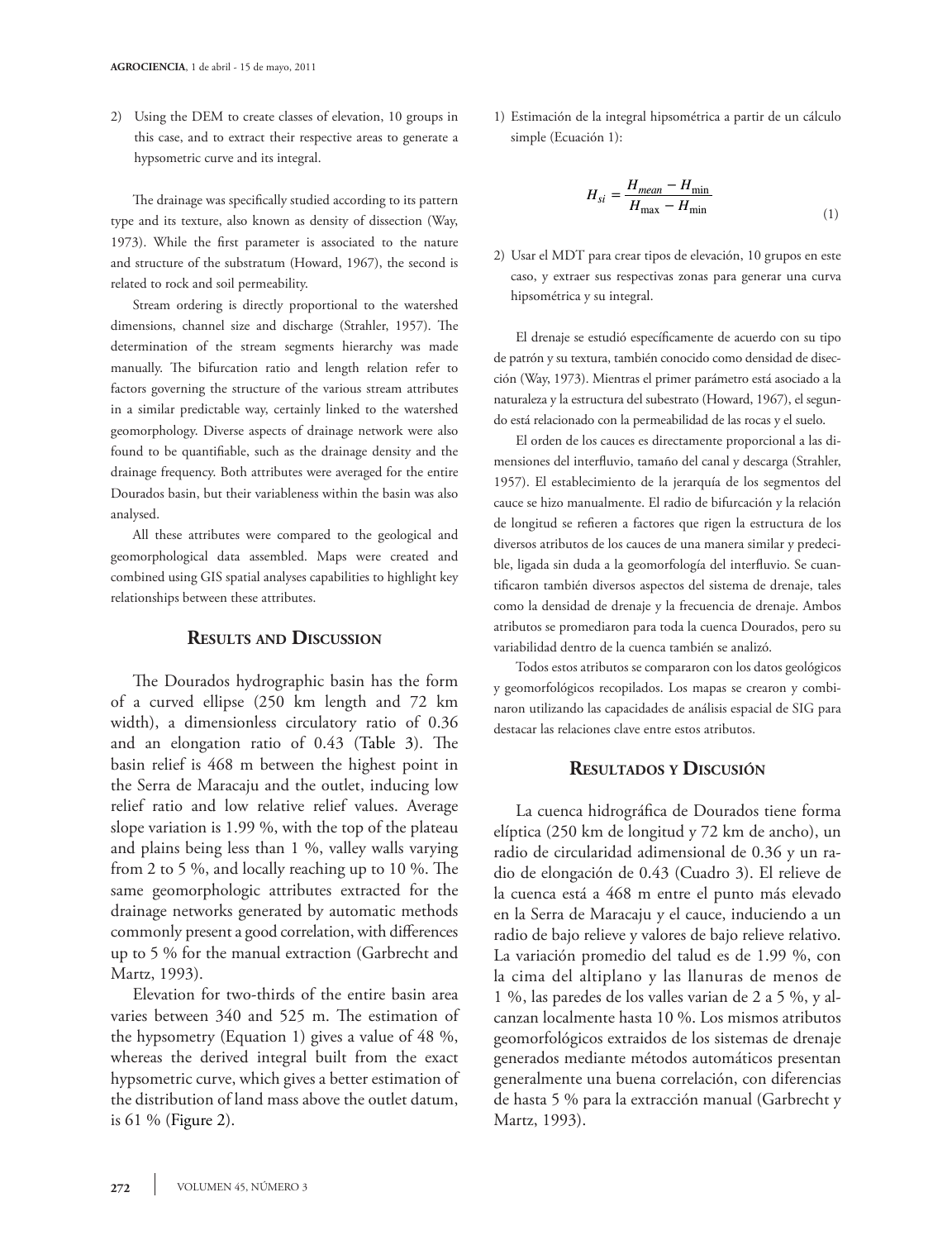- **Table 3. Geomorphologic attributes comparison between the printed data and the processed ones (difference between processed and printed data indicated as a percentage).**
- **Cuadro 3. Comparación de atributos geomorfológicos entre los datos impresos y los procesados (la diferencia entre datos impresos y procesados se indica como porcentaje).**

| Data | Printed data        | SRTM(%) | TOPOGRID (%) |  |  |
|------|---------------------|---------|--------------|--|--|
| L    | 250 km              | -6      | -5           |  |  |
| W    | 71.8 km             | $+1$    | $+2$         |  |  |
| Lca  | 133 km              | $-6$    | $-4$         |  |  |
| P    | 567.7 km            | $+60$   | $+45$        |  |  |
| A    | $9236 \text{ km}^2$ | $+3$    | $+3$         |  |  |
| Rf   | 0.15                | $+13$   | $+13$        |  |  |
| Rc   | 0.36                | $-60$   | $-51$        |  |  |
| Re   | 0.43                | $+9$    | $+7$         |  |  |
| Hmax | 732 m               | $+1$    | $+1$         |  |  |
| Hmin | $264 \text{ m}$     | $+4$    | $+5$         |  |  |
| Br   | 468 m               | $-1$    | $-2$         |  |  |
| S    | N/A                 | $+2$    | $+2$         |  |  |
| His  | 48%                 | $-21$   | $-23$        |  |  |
| Rre  | 0.0008              | $-38$   | $-25$        |  |  |
| Rh   | 0.002               | $-2$    | $-5$         |  |  |
|      |                     |         |              |  |  |

These geomorphological attributes characterise an elongated basin, with very gentle slope, favouring run-off to be spread out. The hypsometric integral expresses the volume of the original basin still *in situ*; 61 % indicates that the basin morphology is still susceptible to erosion. This is typical of a basin developed on resistant lithography or soils with good water infiltration and low run-off. Vitorino *et al* (2003) report the importance of the mineralogy of



**Figure 2. Hypsometric curve of the Dourados basin**. **Figura 2. Curva hipsométrica de la cuenca Dourados.**

La elevación de dos tercios de toda el área de la cuenca varía entre 340 y 525 m. El cálculo hipsométrico (Ecuación 1) da un valor de 48 %, en tanto que la derivada integral construida a partir de la curva hipsométrica exacta, que proporciona una mejor estimación sobre la distribución de la masa de tierra que se ubica encima de los datos del cauce, es 61 % (Figura 2).

Estos atributos geomorfológicos caracterizan una cuenca elongada, con un talud ligero, que favorecen la escorrentía. La integral hipsométrica expresa el volumen de la cuenca original incluso *in situ*; 61 % indica que la morfología de la cuenca es todavía susceptible a la erosión. Esto es típico de una cuenca desarrollada sobre una litografía resistente o sobre suelos con adecuada infiltración de agua y baja escorrentía. Vitorino *et al* (2003) reportan la importancia de la minerología de los Oxisoles en la génesis de su estructura, la cual define con frecuencia su alta permeabilidad (Ferreira *et al*., 1999). Tal característica de estos suelos les confiere resistencia a la erosión y puede confirmarse mediante el estudio de Arai et al. (2010) donde se observan valores pequeños en la erodabilidad de los suelos en la cuenca.

Las propiedades cualitativas del drenaje pueden resumirse así: 1) la cuenca hidrográfica Dourados presenta un patrón de drenaje dendrítico y canales meandriformes; 2) la integración de la corriente es generalmente buena, especialmente la corriente ascendente, así como la uniformidad de los sets de datos de los MDT SRTM impresos; 3) no hay orientación general de las corrientes, pero las tendencias de carácter local NO-SE y NE-SO son evidentes; 4) coinciden con una influencia de control a escala regional.

Si se observa todo el MDT SRTM, que cubre el sur de Mato Grosso do Sul, se hace evidente que ambas orientaciones muestran la estructura de la cuenca sedimentaria occidental del Paraná. Sin embargo, a una escala local las direcciones de los canales son variables y los cruces de las corrientes son principalmente estrechos. Los atributos cuantitativos de los tres conjuntos de datos se muestran en el Cuadro 4.

El conjunto de datos de referencia y los generados automáticamente presentan claras disimilitudes debido a los problemas enfrentados al generar el patrón del canal en el área llana (Alcaraz *et al*., 2009). Al centrarse en el conjunto de datos impresos, la longitud máxima de la corriente es 437 km para una longitud de valle de sólo 250 km. La descripción cualita-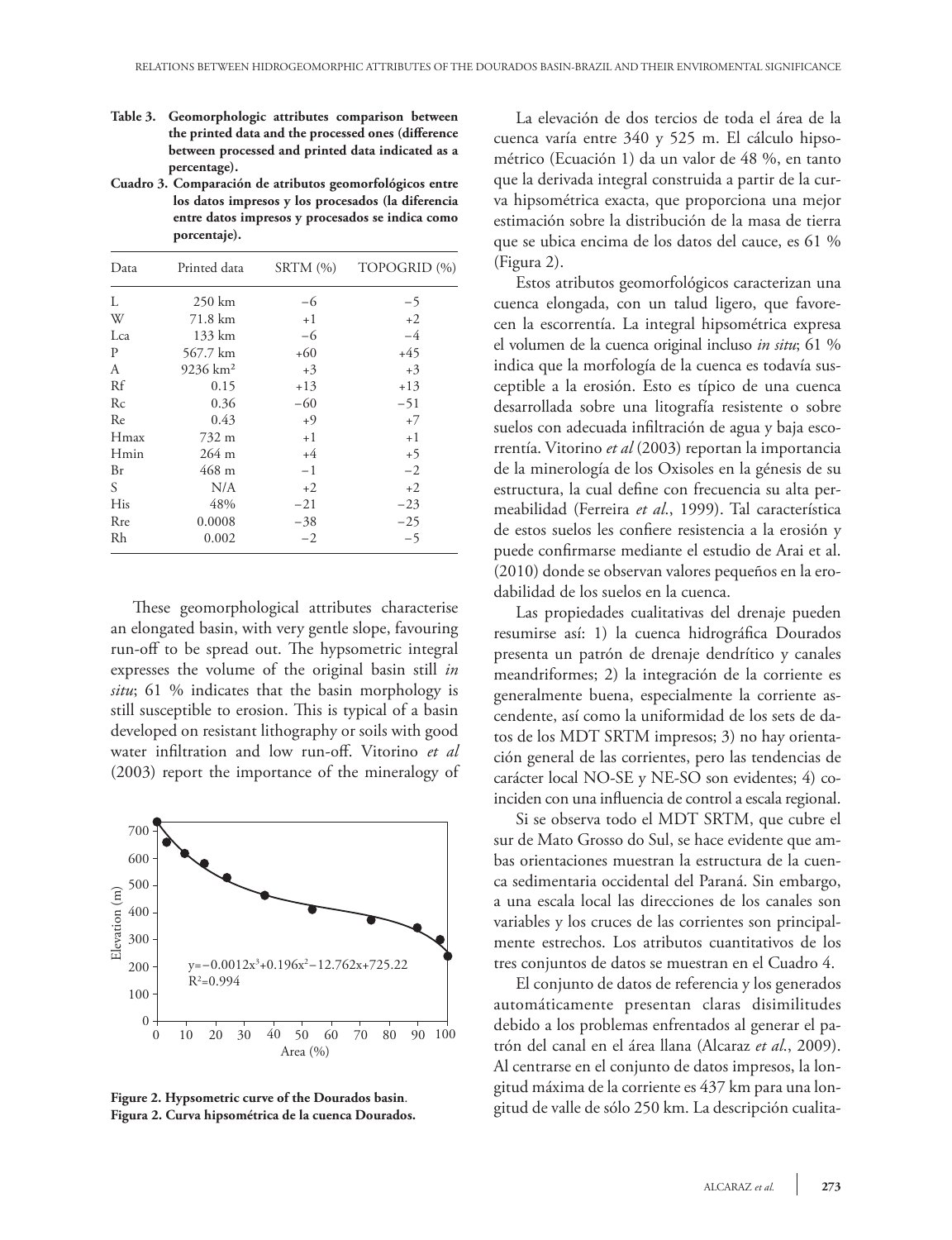Oxisols in the genesis of its structure, which often defines their high permeability (Ferreira *et al*., 1999). Such characteristic of these soils confers resistance to erosion and can be confirmed by the study from Arai *et al*. (2010) where we observe small values for the erodibility of the soils in the basin.

The drainage qualitative properties can be summarised as follow: 1) the Dourados hydrographic basin presents a dendritic drainage pattern and meandering channels; 2) the stream integration is generally good, especially up-stream, as well as the uniformity for the printed and SRTM data sets; 3) there is no general orientation of the streams, but local NW-SE and NE-SW trends are noticeable; 4) they coincide with a regional scale control influence.

Looking at the entire SRTM DEM, that covers the south of Mato Grosso do Sul, it becomes apparent that both orientations point out the structure of the western Paraná sedimentary basin. However, at a local scale the channel directions are variable and streams junction are mainly acute. Quantitative attributes for the three data sets are presented in Table 4.

The reference data set and the automatically generated ones present clear dissimilarities due to the issues encountered in generating the channel pattern in flat area (Alcaraz *et al.*, 2009). Concentrating on the printed data set, the maximum stream length is 437 km for a valley length of only 250 km. The qualitative description are corroborated by the quantitative and systematic attributes such as: the texture is coarse, the drainage density evolves from 0 to 1305 m km-<sup>2</sup> (Figure 3), with a low average of 360 m km-<sup>2</sup> , and the frequency varies from 0 to 0.987 (Figure 4) with a small average of 0.07. The sinuosity variation is high and the meanders wavelength down to only 250 m for streams of order 4 and 5. It does indeed characterize a permeable and well-vegetated landscape, with few streams and low run-off in area of smallest slope gradient, favouring the development of ponds, swamps and meanders. A coarse texture value is also an indication of a bedrock resistant to the erosion, which is confirmed by the distribution of soils relatively resistant to the process of erosion in this area (Hernani *et al.*, 1999; Panachuki *et al.*, 2006).

Data derived from automatic processes tend to overestimate the number of streams (Table 4); however, the relationships between stream orders

tiva está corroborada por los atributos cuantitativos y sistemáticos, como: la textura es áspera, la densidad de drenaje evoluciona de 0 a 1305 m km-<sup>2</sup> (Figura 3), con un bajo promedio de 360 m km-<sup>2</sup> , y la frecuencia varía de 0 a 0.987 (Figura 4) con un pequeño promedio de 0.07. La variación en la sinuosidad es elevada y la longitud de la ola de los meandros de sólo 250 m para las corrientes de orden 4 y 5. Caracteriza, sin duda, un paisaje permeable y con mucha vegetación, con pocas corrientes y baja escorrentía en las zonas de menor gradiente, favoreciendo el desarrollo de lagunas, ciénegas y meandros. Un valor de textura áspera es también una indicación de un lecho rocoso resistente a la erosión, la cual está confirmada por la distribución de suelos relativamente resistentes al proceso de erosión en esta zona (Hernani *et al*., 1999; Panachuki *et al*., 2006).

Los datos derivados de procesos automáticos tienden a sobrestimar el número de corrientes (Cuadro 4); sin embargo, las relaciones entre la magnitud de orden de las corrientes y las propiedades de los canales son fuertes (Figura 5), y los radios de bifurcación y de longitud son consistentes. Los radios de bifurcación de 4 a 5 son típicos de un drenaje desarrollado en una geología homogénea sin una influencia de control estructural fuerte (Strahler, 1964), confirmando la orientación y el control estructural a escala local.

La densidad del drenaje y la frecuencia de la corriente son superficies continuas interpoladas sobre toda la cuenca de Dourados (Figuras 3 y 4). Los análisis espaciales usando las capacidades de SIG permiten la investigación de la influencia de la geomorfología y la geología sobre la densidad y la frecuencia del drenaje. La frecuencia de la corriente asociada a la formación de Bauru (Qc, Qpp) es promedio menor a 0.2 (Figura 6). Los valores más bajos en relación con la geomorfología son 0.22 y 0.3, unidades c22 y c31, que están típicamente asociados con la formación de Bauru. Representan paisajes diseccionados de relieves convexos debido a los conglomerados basales de arenisca de Bauru que puede formar relieves residuales y favorece una mayor profundidad de disección. La densidad de drenaje es relativamente alta para un relieve tabular (t31) que domina en la parte occidental de la cuenca, donde la densidad promedio de la corriente alcanza 417 m km-<sup>2</sup> .

La formación Serra Geral (JKsg) tiene en promedio una frecuencia de valor mayor a 0.2 y una densidad por encima de 2250 m km-<sup>2</sup> . Las unidades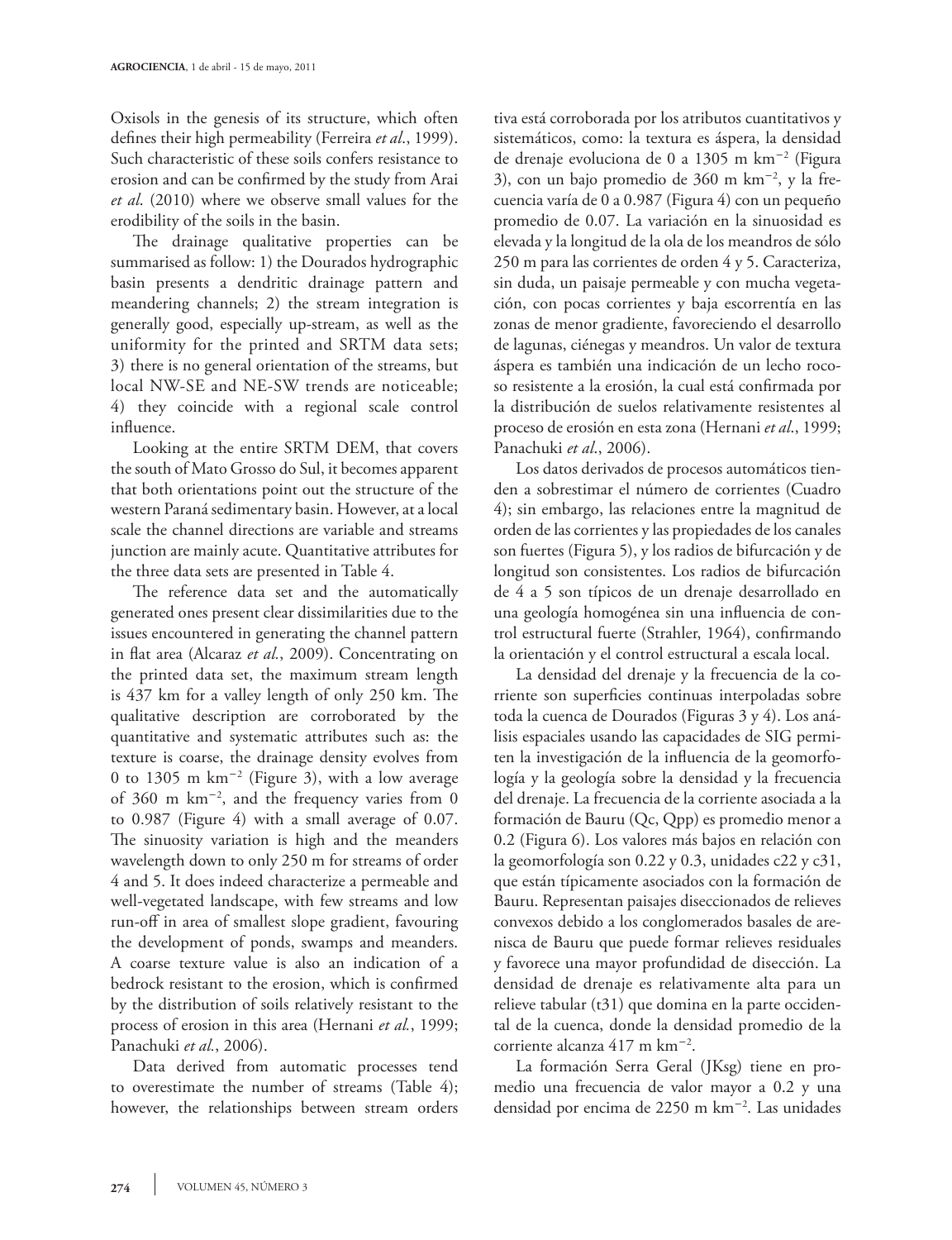**Table 4. Hydrologic attributes comparison between the printed data and the processed ones (difference between processed and printed data indicated as a percentage).**

### **Cuadro 4. Comparación de atributos hidrológicos entre los datos impresos y los procesados (la diferencia entre los datos impresos y los procesados se muestra como porcentaje).**

|                                                                   |                            | Printed data                     | <b>SRTM</b>                                                       |                                             |                                           |                                                                      | <b>TOPOGRID</b>                        |                                            |                                                    |  |
|-------------------------------------------------------------------|----------------------------|----------------------------------|-------------------------------------------------------------------|---------------------------------------------|-------------------------------------------|----------------------------------------------------------------------|----------------------------------------|--------------------------------------------|----------------------------------------------------|--|
|                                                                   |                            |                                  |                                                                   |                                             |                                           | Stream maximum length                                                |                                        |                                            |                                                    |  |
| Dourados river<br>L10-85<br>Total                                 |                            | 402 km<br>328 km<br>3632 km      |                                                                   |                                             |                                           | 333 km (-17 %)<br>250 km (-24 %)<br>3360.6 km (-7 %)                 |                                        |                                            | 347 km (-14 %)<br>260 km (-21 %)<br>3565 km (-2 %) |  |
|                                                                   |                            |                                  |                                                                   |                                             | Quantity (Qty) and length in stream order |                                                                      |                                        |                                            |                                                    |  |
|                                                                   | Qty                        | Cummulative<br>length (km)       | Mean length<br>(km)                                               | Qty<br>(9/0)                                | Cummulative<br>length (%)                 | Mean length<br>(9/0)                                                 | Qty<br>(%)                             | Cummulative<br>length (%)                  | Mean length<br>(%)                                 |  |
| Ι<br>$\rm II$<br>III<br>IV<br>V                                   | 521<br>119<br>24<br>4<br>1 | 1864<br>763<br>429<br>232<br>343 | 3.58<br>6.41<br>17.89<br>58.12<br>343                             | 10<br>$-3$<br>13<br>$-50$<br>$\overline{0}$ | $-12$<br>12<br>22<br>$-50$<br>$-34$       | $-20$<br>15<br>8<br>$\overline{0}$<br>$-34$                          | 44<br>37<br>61<br>50<br>$\overline{0}$ | -7<br>$\mathfrak{2}$<br>6<br>$-31$<br>$-9$ | -36<br>$-13$<br>$-36$<br>$-54$<br>$-9$             |  |
|                                                                   |                            |                                  |                                                                   |                                             | Sinuosity variation                       |                                                                      |                                        |                                            |                                                    |  |
| 14.53                                                             |                            |                                  | 14.29 (-1.64 %)                                                   |                                             |                                           | 14.98 (-3.1%)                                                        |                                        |                                            |                                                    |  |
|                                                                   |                            |                                  |                                                                   |                                             | Bifurcation ratio                         |                                                                      |                                        |                                            |                                                    |  |
| $I/II = 4.38; II/III = 4.96;$<br>$III/IV = 6$ ; $IV/V = 4$        |                            |                                  | $I/II = 4.92$ ; $II/III = 4.29$ ;<br>$III/IV = 13.5; IV/V = 2$    |                                             |                                           | $I/II = 4.59$ ; $II/III = 4.075$ ;<br>$III/IV = 6.66$ ; $IV/V = 6$   |                                        |                                            |                                                    |  |
|                                                                   |                            |                                  |                                                                   |                                             | Length relation                           |                                                                      |                                        |                                            |                                                    |  |
| $II/I = 1.79$ ; $III/II = 2.79$ ;<br>$IV/III = 3.25; V/IV = 5.90$ |                            |                                  | $II/I = 2.57$ ; $III/II = 2.62$ ;<br>$IV/III = 2.99; V/IV = 3.94$ |                                             |                                           | $II/I = 2.43$ ; $IIII/II = 2.036$ ;<br>$IV/III = 2.35; V/IV = 11.64$ |                                        |                                            |                                                    |  |
| 390 m km <sup>2</sup>                                             |                            |                                  | Drainage density<br>$-8\%$                                        |                                             |                                           | $-5\%$                                                               |                                        |                                            |                                                    |  |
| 0.182                                                             |                            |                                  | Ruggedness number<br>$-9\%$                                       |                                             |                                           | $-7\%$                                                               |                                        |                                            |                                                    |  |
| 2564                                                              |                            |                                  | Manutention coefficient<br>8 %                                    |                                             |                                           | 5 %                                                                  |                                        |                                            |                                                    |  |
| 0.07                                                              |                            | Stream frequency<br>9%           |                                                                   |                                             | 43 %                                      |                                                                      |                                        |                                            |                                                    |  |
| 1.18                                                              |                            |                                  |                                                                   | Texture qualification<br>$-33%$             |                                           |                                                                      | $-1\%$                                 |                                            |                                                    |  |
| 0.027                                                             |                            |                                  | Relative infiltration<br>$0\ \%$                                  |                                             |                                           | 37 %                                                                 |                                        |                                            |                                                    |  |
| 250 to 300 m                                                      |                            |                                  | Meander wavelength<br>500 to 800 m                                |                                             |                                           | main                                                                 |                                        |                                            |                                                    |  |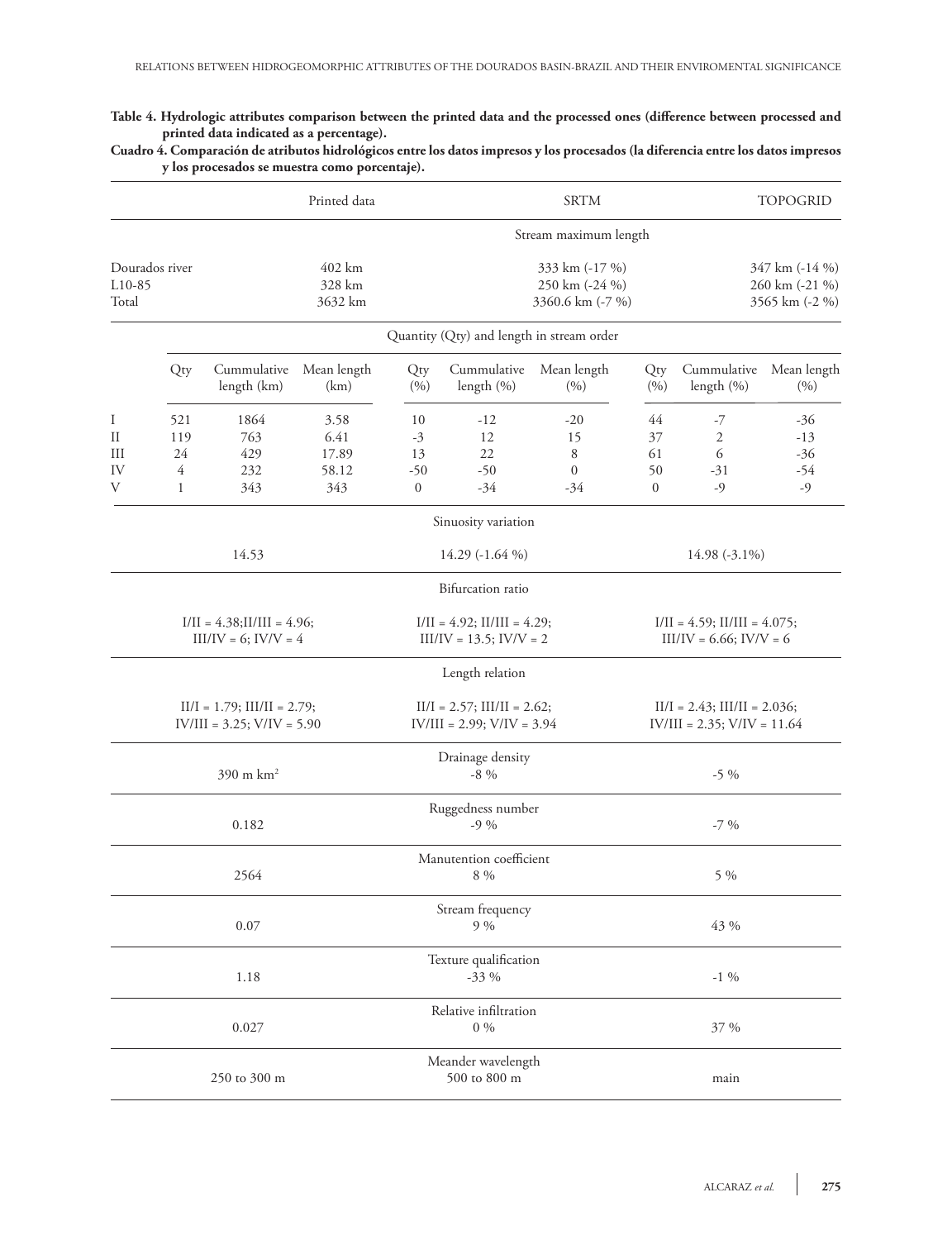

**Figure 3. Drainage density map of the Dourados basin (search radius of 6 km). Figura 3. Mapa de densidad del drenaje de la cuenca Dourados (radio de búsqueda de 6 km).**



**Figure 4. Drainage frequency map of the Dourados basin (search radius of 6 km). Figura 4. Mapa de frecuencia del drenaje de la cuenca Dourados (radio de búsqueda de 6 km).**

and channels properties are strong (Figure 5), and the bifurcation and length ratios are consistent. Bifurcation ratios of 4 to 5 are typical of a drainage developed on homogeneous geology without a strong structural control influence (Strahler, 1964), geomorfológicas asociadas a la formación (t41 y t 51) la confirman con valores de frecuencia de 0.38 y 0.36. Estas sub-unidades caracterizan relieves poco pronunciados, tabulares y poco diseccionados formados con respecto a flujos basálticos resistentes. La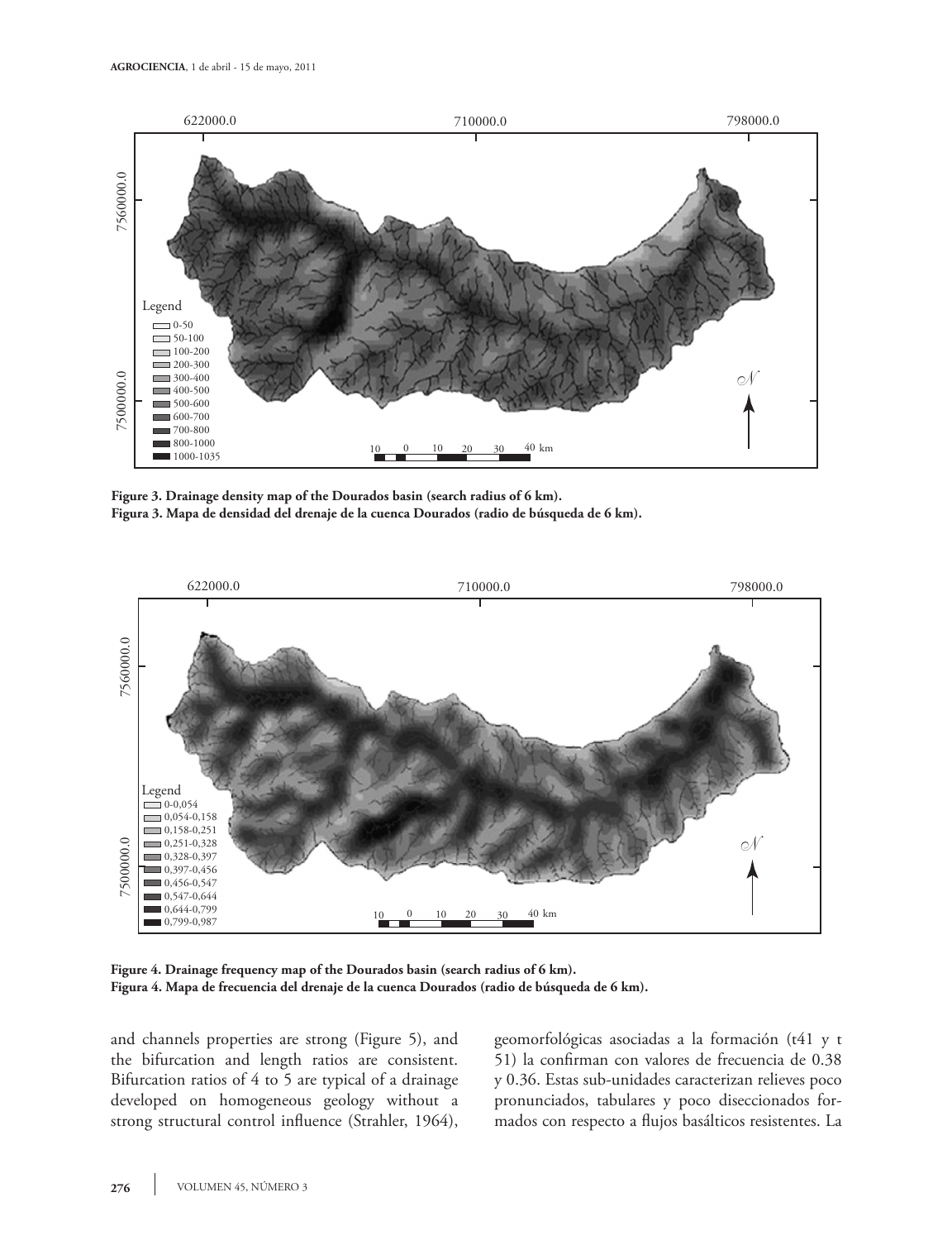

**Figure 5. Relationships between stream order and: (A) number of streams, (B) stream mean length; (printed data, SRTM and TOPOGRID processed data).**

**Figura 5. Relación entre orden de las corrientes: (A) número de las corrientes, (B) longitud promedio de las corrientes; (datos impresos, datos procesados TOPOGRID y SRTM).**



- **Figure 6. Statistical relations between drainage density and stream frequency versus geology and geomorphology.**
- **Figura 6. Relaciones estadísticas entre densidad del drenaje y frecuencia de la corriente, versus geología y geomorfología.**

confirming the orientation and structural control observations at local scale.

Drainage density and stream frequency are continuous surfaces interpolated over the entire densidad en estas zonas es de aproximadamente 340 m. Es menor que para el relieve t31 previamente descrito y concuerda, por lo tanto, con la clasificación de RADAMABRASIL (1982) que calculó intervalos de drenaje de 750 a 1750 m para t31, y de sólo 1750 a 12750 m para t41 y t 51.

También se observa que globalmente la frecuencia de drenaje es mayor en suelos formados por la descomposición del basalto de la formación Serra Geral, que aquellas características del suelo de la formación Bauru. La densidad de drenaje en relación con los suelos es heterogénea y no muestra ninguna relación evidente. Se podría requerir una menor escala de trabajo dado que el sistema de drenaje no es lo suficientemente exacto en cuanto a la precisión de la distribución del suelo.

#### **Conclusiones**

Los atributos geomorfológicos e hidrológicos fueron suficientes para confirmar que en la zona de la cuenca Dourados el sistema de drenaje depende estrechamente de la pendiente, la naturaleza de la cama rocosa y de su control estructural regional y local.

Los suelos desarrollados sobre los basaltos de la formación Serra Geral forman relieves tubulares asociados a sistemas dendríticos de baja densidad de drenaje y baja densidad de disección. Donde el basalto está cubierto por arenisca y conglomerado basal de la formación Bauru, la frecuencia de drenaje es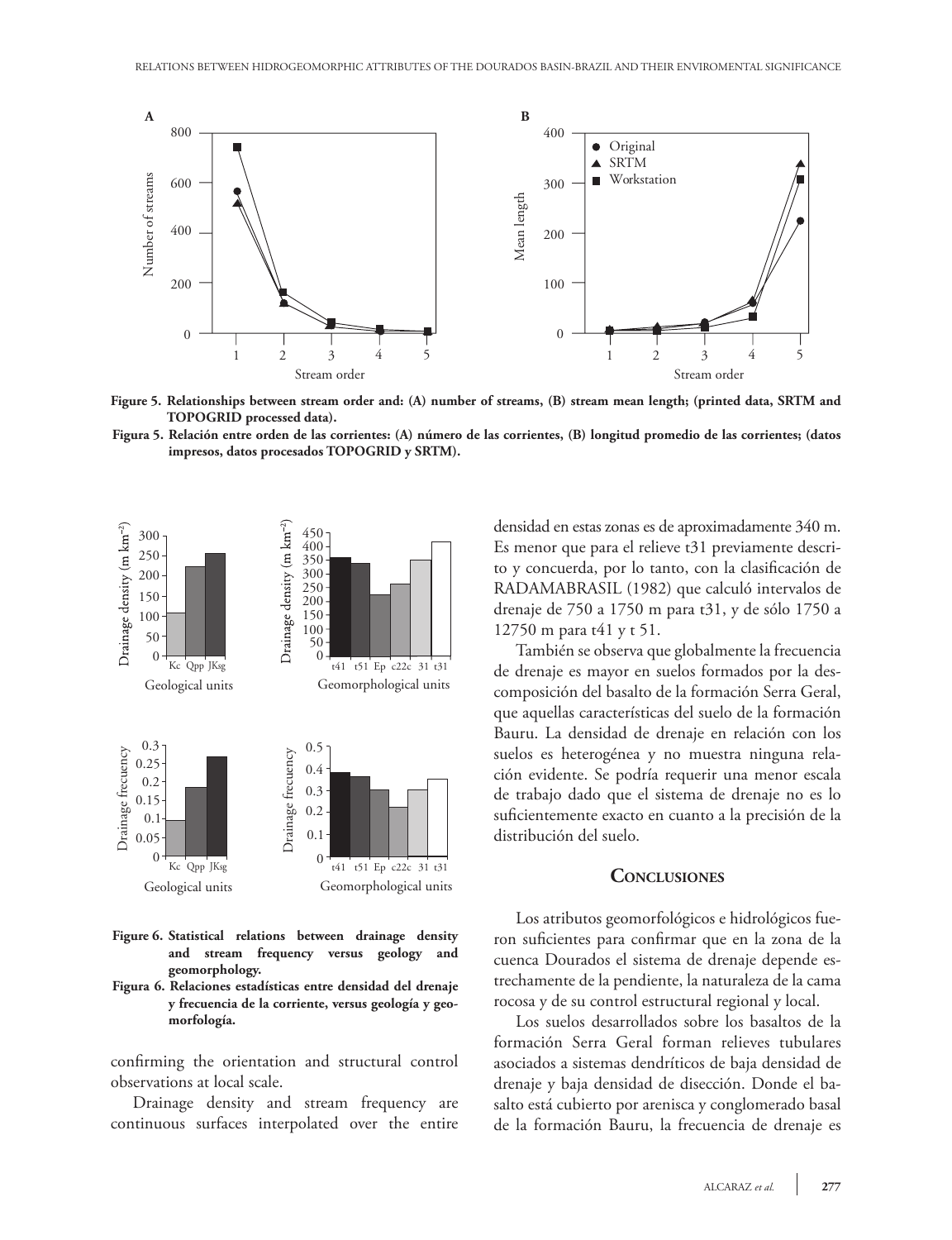Dourados basin (Figures 3 and 4). Spatial analyses using GIS capabilities allow investigation of the influence of geomorphology and geology on the drainage density and frequency. The stream frequency associated to the Bauru formation (Qc, Qpp) is on average lower than 0.2 (Figure 6). The lowest values in relation with geomorphology are 0.22 and 0.3, units c22 and c31, which are typically associated with the Bauru formation. They represent dissected landscape of convex relieves due to the basal residuals conglomerates of Bauru sandstone that can formed residuals mounts and favours higher dissection depth. The drainage density is relatively high for the tabular relief (t31) that dominates in the western part of the basin, where the average stream density reach 417 m  $km^{-2}$ .

The Serra Geral (JKsg) formation in average has frequency value higher than 0.2 and density above  $2250 \text{ m km}^{-2}$ . The geomorphological units associated with the formation (t41 and t51) confirm it with frequency values of 0.38 and 0.36. These sub-units characterize gentle, tabular and poorly dissect relieves formed in relation to the resistant basalt flood. The density on these areas is about 340 m. It is smaller than for the t31 relieve previously described and is then in accord with the classification of RADAMBRASIL (1982) that estimated drainage intervals of 750 to 1750 m for t31, and only 1750 to 12750 m for t41 and t51.

It is also consistent to notice that globally the drainage frequency is higher in soils formed by the decomposition of the basalt of the Serra Geral formation, that those soil characteristics of the Bauru formation. The drainage density in relation with the soils is heterogeneous and does not show any evident relationship. A smaller scale of work would be necessary as the drainage network is not enough precise in relation with the accuracy of the soil distribution.

## **Conclusions**

The geomorphologic and hydrologic attributes were sufficient to confirm that in Dourados basin area the drainage system is strictly dependent on the slope, the nature of the bedrock and its regional and local structural control.

The soils developed over the basalts of the Serra Geral formation shape tabular relieve associated to menor pero la variación del relieve y la pendiente son localmente más elevadas, debido a materiales menos sólidos, a una tasa de disección más elevada y a una dependencia de valles en forma de V.

Sin embargo, el drenaje no está influenciado por un control tectónico fuerte; los lineamientos regionales sobre las direcciones NO-SE y NE-SO trazan restricciones estructurales en la parte occidental de la cuenca sedimentaria del Paraná relacionada con la epirogenia Andina.

La distribución de los suelos está también directamente ligada a la geología, toda vez que éstos resultan de la descomposición de la estructura rocosa subyacente, pero sería necesario un trabajo a menor escala con el fin de destacar su influencia sobre el sistema de drenaje.

—*Fin de la versión en español*—

---\*---

a dendritic network of low drainage density and low density of dissection. Where basalt is covered by sandstone and residual basal conglomerate of the Bauru formation, the drainage frequency is lower but the relief variation and slope are locally higher, due to weaker materials, increased dissection rate and a deepening of V-shaped valleys.

Nevertheless, drainage is not influenced by a strong tectonic control; regional lineaments on NW-SE and NE-SW directions trace the structural constraints on the western part of the sedimentary Paraná basin related to the Andine epirogeny.

The soils distribution is also directly linked to the geology, as they result of the decomposition of the underlying bedrock, but a smaller scale of work would be necessary to highlight their influence on the drainage network.

# **Literature Cited**

- Alcaraz, S. A., C. Sannier, A. C. T. Vitorino, and O. Daniel. 2009. Comparison of methodologies for automatic generation of limits and drainage networks for hydrographic basins. Rev. Bras. Eng. Agríc. Ambient. 13(4): 369-375.
- Almeida, F. F. 1946. Depósitos mesozóicos do planalto de Maracaju, Estado de Mato Grosso. *In*: Congresso Panamericano de Engenharia de Minas e Geologia. Petrópolis. pp: 211-245.